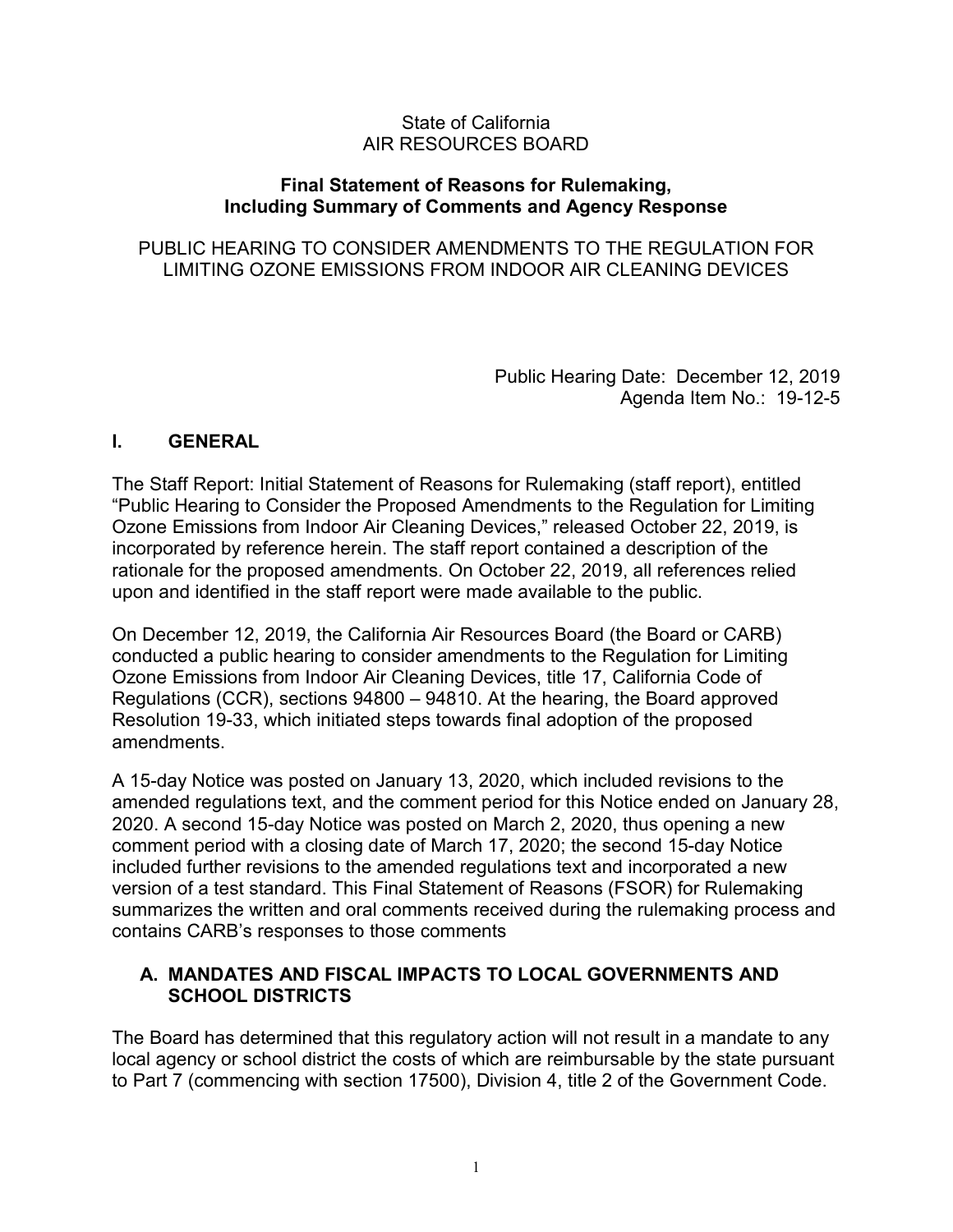# **B. CONSIDERATION OF ALTERNATIVES**

For the reasons set forth in the Staff Report, in staff's comments and responses at the hearing, and in this FSOR, the Board determined that no alternative considered by the agency would be more effective in carrying out the purpose for which the regulatory action was proposed, or would be as effective and less burdensome to affected private persons, or would be more cost-effective to affected private persons and equally effective in implementing the statutory policy or other provisions of law than the action taken by the Board.

# **II. MODIFICATIONS MADE TO THE ORIGINAL PROPOSAL**

## **A. MODIFICATIONS APPROVED AT THE BOARD HEARING AND PROVIDED FOR IN THE FIRST 15-DAY COMMENT PERIOD**

 well as the requirement for lamps to emit light with a spectral peak at 254 1. **Section 94801(a)(38):** Staff clarified the definition of "UVGI" for the purposes of this regulation to remove redundant language and delete the term "coated", as nanometers. The key requirement that the lamp not produce ozone at a measurable level is retained.

 lamp" that only emits light greater than 240 nanometers in wavelength and has a spectral peak of 254 nanometers, as 240 nanometers is the upper limit for was too narrow and would exclude UV lamps that do not have a spectral peak at LED UV lamps that emit at 240 nanometers or higher and emit no measurable being more inclusive, while still protecting California consumers from exposure The original definition specified that UVGI light was emitted from a "coated ozone generation. Manufacturers expressed concern that this definition of UVGI 254 nm, but still do not produce ozone. The revised definition includes uncoated ozone. The definition was expanded to address manufacturer's concerns by to ozone from indoor air cleaning devices.

- 2. **Section 94802:** Staff added clarifying language to specify that portable air the amendments must comply with new labeling and safety mark requirements. before that time can be sold. This addition was requested by a manufacturers' trade association and is intended to provide a sell-through period for portable air cleaners manufactured after the 12 month-period following the effective date of The change added in "manufactured" to clarify that portable air cleaners made cleaners subject to new requirements.
- air cleaners with UVGI lamp(s) are held to the requirements for the electrical response to a concern from a manufacturers' trade association that the original 3. **Section 94804(b):** Staff added clarifying language to specify that only portable safety reports to include the wavelength(s) of the UV lamp(s) used, the lamp manufacturer, and the lamp model number. This language was added in amendment implied that all portable air cleaners must include such information.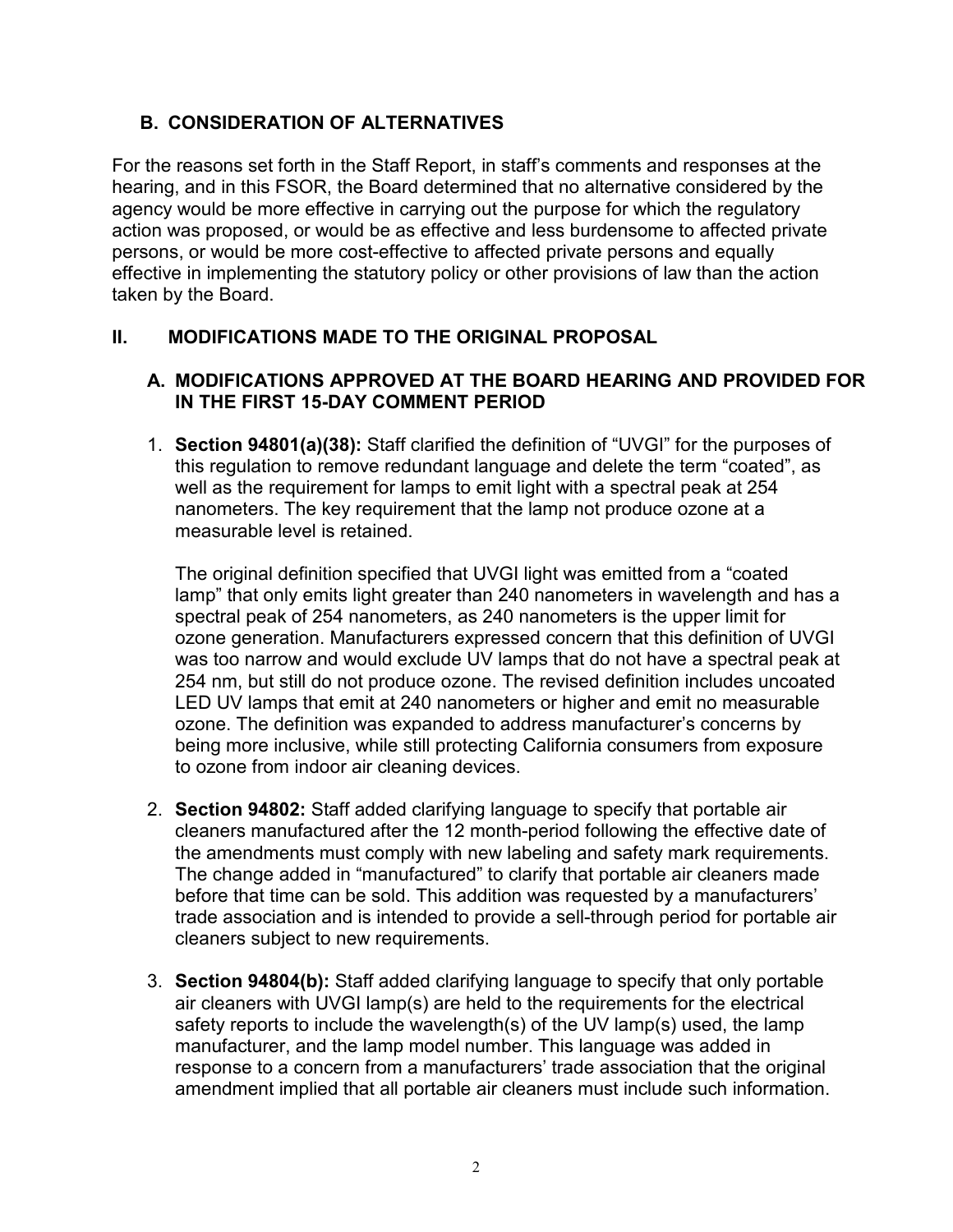## **B. MODIFICATIONS APPROVED AT THE BOARD HEARING AND PROVIDED FOR IN THE SECOND 15-DAY COMMENT PERIOD**

1. **Section 94801(a)(9):** the reference was updated to reflect the current version of the Canadian Standards Association (CSA) "Standard for Electrostatic Air Cleaners," C22.2 no. 187-20, as revised by CSA on January 21, 2020.

2. **Section 94801(a)(17):** parentheses were added around "including but not limited to, rooms, houses, apartments, stores, offices, vehicles" for grammatical clarity.

system. 3. **Section 94801(a)(18):** the definition of an in-duct air cleaner was clarified by removing language that provides examples of the types of enclosed spaces where in-duct air cleaners may be used, including buildings, vehicle cabins, and boat cabins. The inclusion of only a few locations created confusion because these are the same locations where other types of air cleaners are commonly used. Including a few locations in the definition of an in-duct air cleaner focused the definition on types of enclosed spaces instead of on the placement of an air cleaning device within a heating, air-conditioning, and/or ventilation (HVAC)

system.<br>4. **Section 94802:** CARB is clarifying that in-duct air cleaners used in vehicles those used in buildings. In-duct devices were exempted due to a lack of data on ozone emission from such devices, as well as a lack of market data on their use ozone emission test method for in-duct air cleaners other than UL867. are subject to the amended regulation upon its effective date. The previous draft of the amendments provided a 24-month period following the effective date of the amended regulation before in-duct air cleaners sold in California must be CARB certified. For reasons outlined below, CARB has determined that in-duct air cleaners used in vehicles should not be provided this 24-month period and should be required to be certified by the effective date of the amended regulation. The original regulation exempted in-duct air cleaners that were integrated into central heating, air conditioning, or ventilating systems, such as by the California public. There was also a need for a more suitable standardized

 was included to provide adequate time for manufacturers of in-duct air cleaning There is now an updated method available for testing of in-duct air cleaners used in buildings, as described in Sections 7.5 and 7.6 of CSA C22.2 no.187-20, which has been incorporated into the amended regulation. A 24-month phase-in period devices that will be tested using the CSA method to obtain certification. Due to the number of in-duct devices that would need to be tested for ozone emissions and the amount of time it takes to complete the relatively intensive CSA testing, these devices would not all be able to be tested and certified by the effective date of the amended regulation.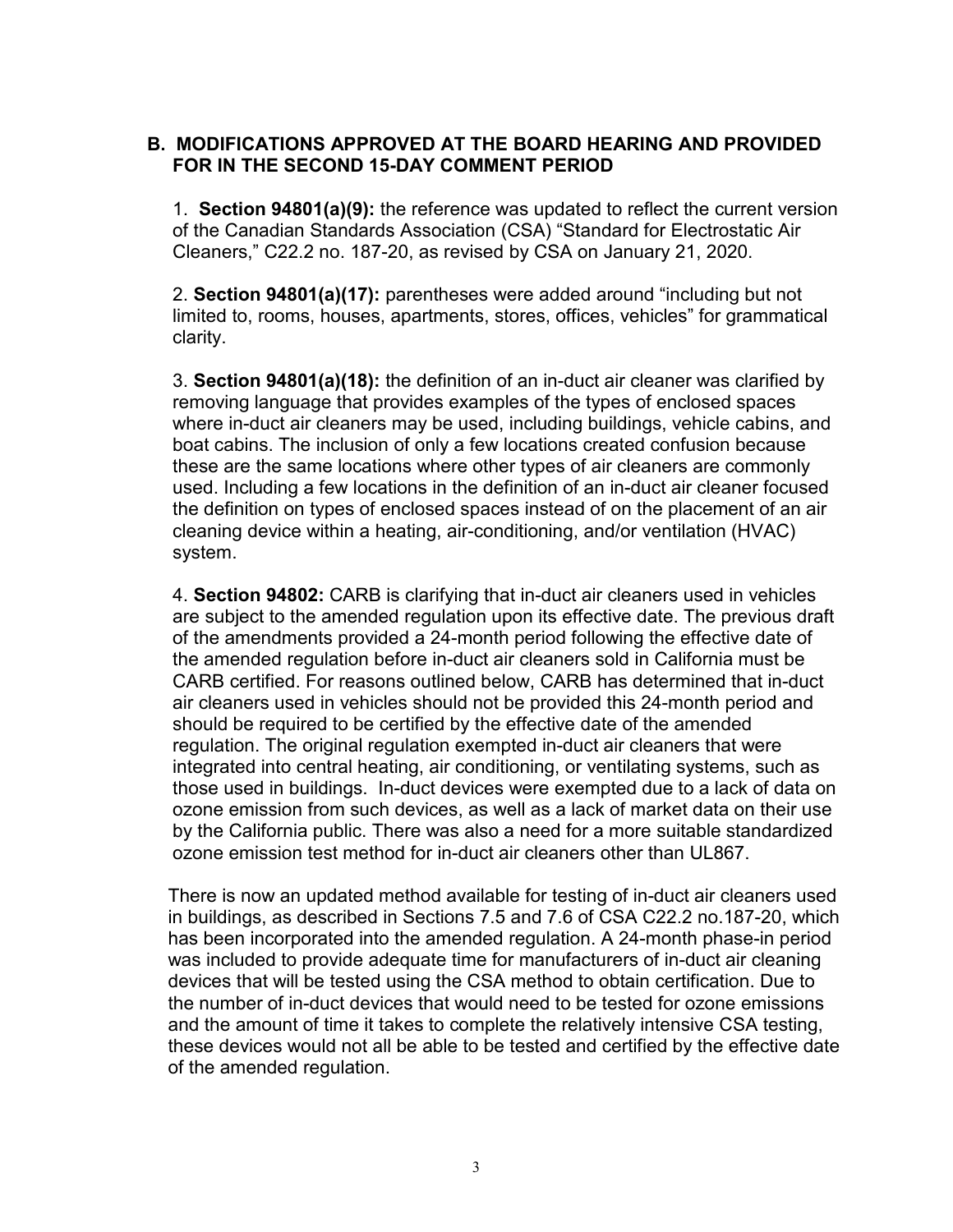by CARB after being tested for ozone emissions using UL867. In-duct devices In contrast, air cleaners used in vehicle ductwork have been previously certified used in vehicles were not considered exempt under section 94803(b) of the current regulation and are subject to the certification requirement. The devices can be tested to UL867, so providing manufacturers of these devices a 24-month period following the effective dates of the amendments before they must obtain certification would be inconsistent with the implementation of the current regulation.

## **C. NON-SUBSTANTIAL MODIFICATIONS**

Subsequent to the second 15-day public comment period mentioned above, staff identified the following additional non-substantive changes to the regulation:

- edits have been made throughout the document for accuracy during publication. • Spaces have been added or deleted accordingly throughout the regulation text where language has been added or deleted, respectively, for accurate formatting. The originally proposed regulation text had several instances where language was added but did not also note that a space had been added before or after to properly format the amendments. Conversely, there were several instances of language being deleted but not also deleting the corresponding space. These
- Section 94801: Updated the Authority and Reference note to further specify the subsection of the United States Code cited. Originally we cited 21 U.S.C. § 321 and now for greater clarity we are identifying the relevant subsection by citing 21 U.S.C. § 321(h).
- Section 94803(a): Moved a period from outside parenthesis to inside for proper punctuation. Also reworded the second paragraph to move the language, "must be included in the owner's or operations manual" to the beginning of the sentence to improve readability.
- regarding "Dual-function devices" is being proposed as part of this rulemaking. Due to typographical error, this last sentence was not underlined accurately in proposed for amendment. The proposed regulation text copied the words, "shall "shall display the," is part of the regulatory proposal (rather than existing text in the regulations). Section 94805(b) addresses the requirement that appliances • Section 94806(d): Updated the proposed regulatory text to clarify, consistent with the Initial Statement of Reasons, that the last sentence in the subsection previous iterations of the proposed regulation text. Specifically, the last sentence of the proposed regulation text, as released during the Notice phase of this rulemaking and explained in page 34 of the Initial Statement of Reasons (ISOR), erroneously copied language from the previous sentence that was being display the" from the previous sentence but failed to underline those words. (The proposed regulation text also erroneously copied strikethroughs from the previous sentence even though the language was new and no strikethrough was necessary.) The words "shall display the" relate to displaying the certification or listing mark. The ISOR makes clear that this last sentence, including the words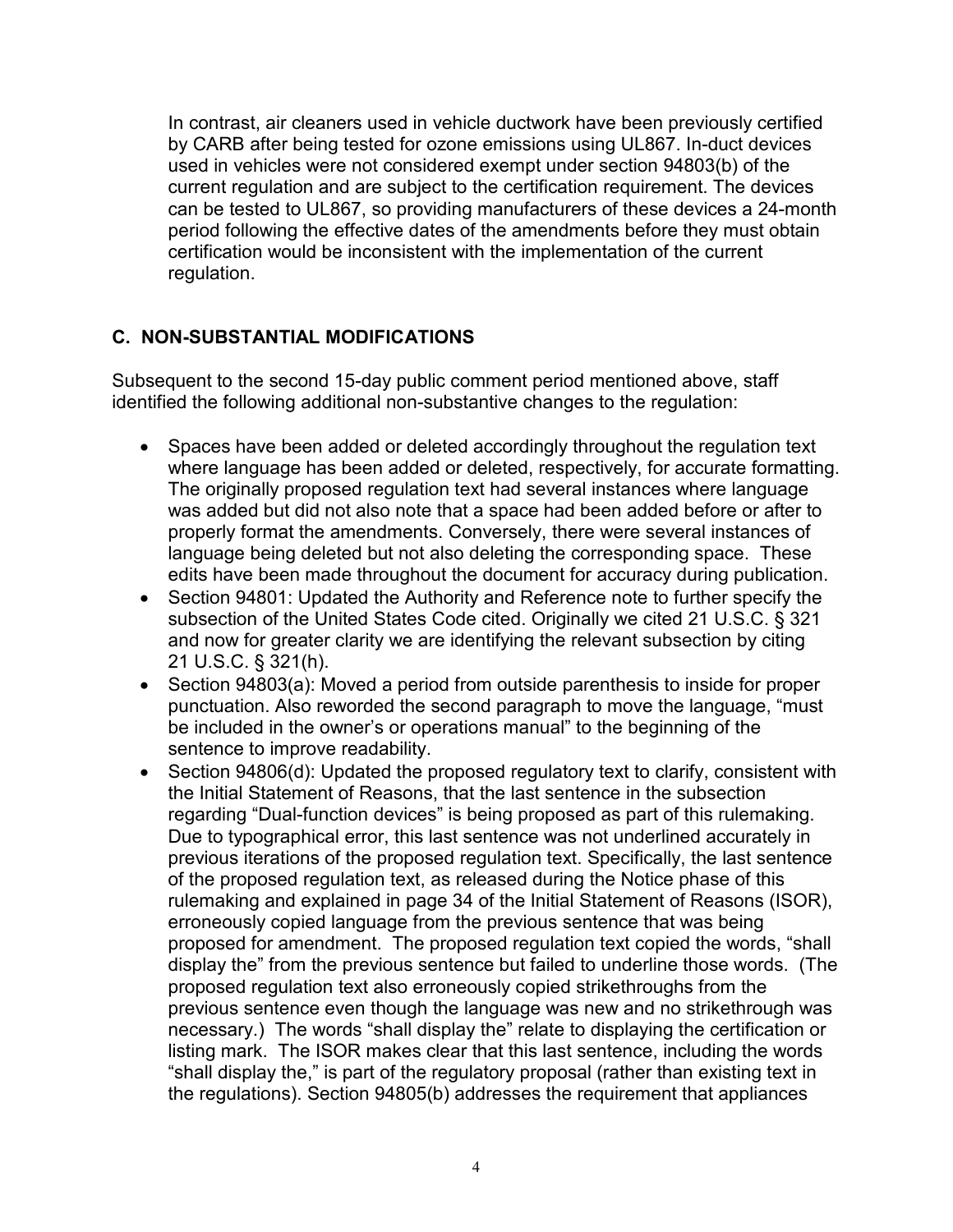commonly accepted labelling practice is made explicit with the added language. with a primary purpose other than air cleaning; therefore, meeting the definition of a "dual-function" device in section 94801(13), are required to meet the applicable electrical safety standard, which are being incorporated in the amended regulation. The regulation has required that all devices include a label that signifies the electrical safety test conducted, in accordance with existing testing laboratory protocols. In the case of dual-function air cleaning devices, this

- "and is not exempt from certification according to Section 94803." This language same devices that are not exempt from certification according to Section 94803. Section 94806(e): Updated this section to accurately underline/note the language has been in the proposed regulation text since the Notice phase of this rulemaking and was made clear in the ISOR on page 35 that this language is part of the regulatory proposal; however, it was erroneously not underlined in previous iterations of the proposed regulation text. The added phrase refers directly to air cleaning devices "for non-industrial use", which was struck through in the first line of the section. Air cleaning devices for non-industrial use are the This section is not creating the exemption, but merely referring to the exemption as already being amended in Section 94803 for increased clarity.
- Section 94807: Updated the last paragraph of this section to accurately underline/note the addition of "annually" to the requirement. This language has been in the proposed regulation text since the Notice phase of this rulemaking and was made clear in the ISOR on page 36 that this language is part of the regulatory proposal; however, it was erroneously not underlined in previous iterations of the proposed regulation text.

The above described modifications constitute non-substantial changes to the regulatory text because they correct spelling, grammatical, and formatting errors, but do not materially alter the requirements or conditions of the proposed rulemaking action.

## **III. DOCUMENTS INCORPORATED BY REFERENCE**

 incorporate by reference the following documents (in Cal. Code Regs., tit. 17, § 94805): The regulation and the incorporated test procedures adopted by the Executive Officer

- "Canadian Standards Association (CSA), 2020. "Standard for Electrostatic Air Cleaners," C22.2 no. 187-20, as revised by CSA on January 21, 2020. Copyrighted.
- American National Standards Institute/Underwriters Laboratory (ANSI/UL), 2018. "Standard 73 for Safety for Motor-Operated Appliances," as revised by ANSI/UL on August 8, 2018. Copyrighted.
- ANSI/UL, 2018. "Standard 153 for Safety for Portable Electric Luminaires," as revised by ANSI/UL on July 27, 2018. Copyrighted.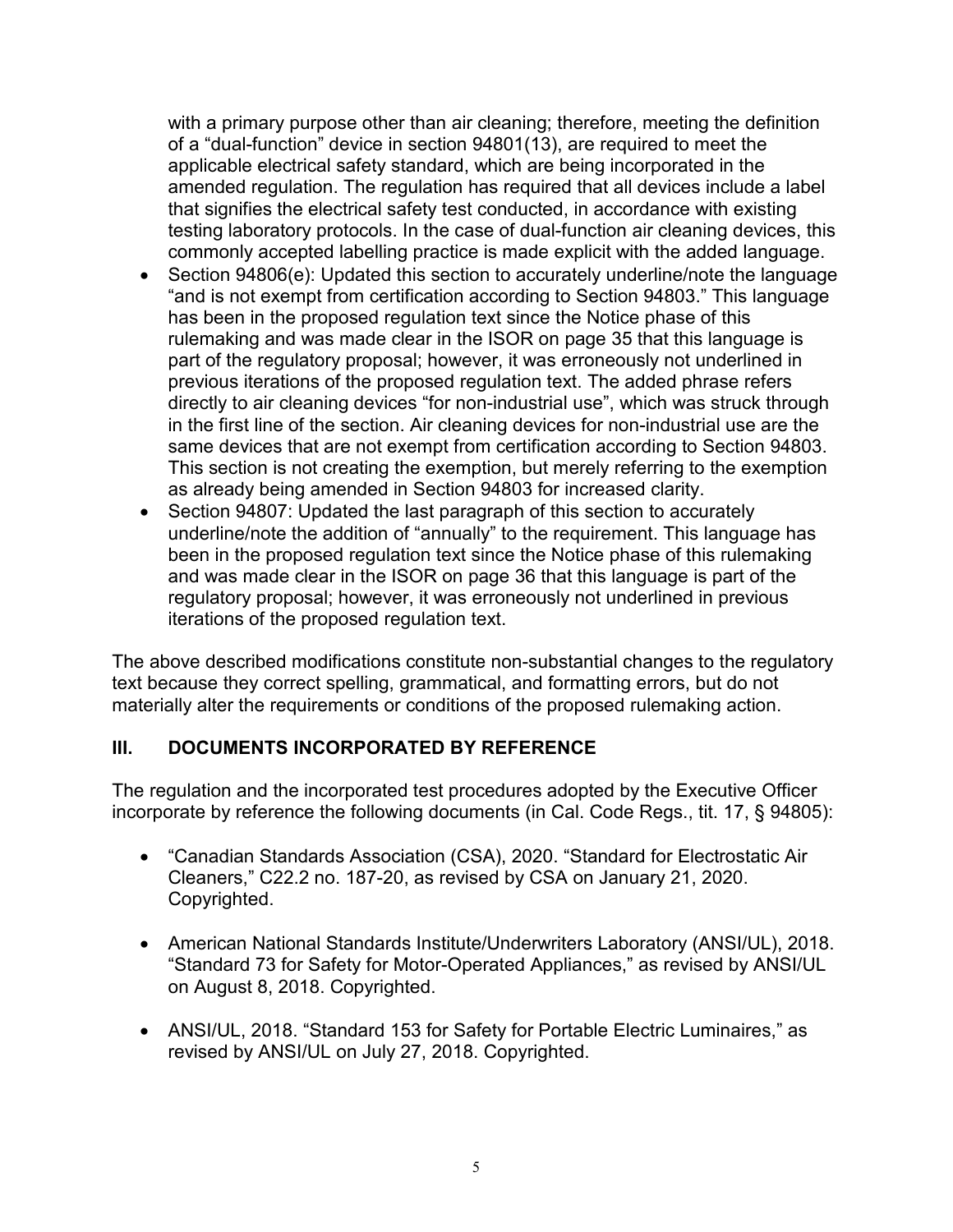- • ANSI/UL, 2018. "Standard 484 for Safety for Room Air Conditioners," as revised by ANSI/UL on September 6, 2018. Copyrighted.
- • ANSI/UL, 2018. "Standard 507 for Safety for Electric Fans," as revised by ANSI/UL on November 15, 2018. Copyrighted.
- ANSI/UL, 2018. "Standard 867 for Safety for Electrostatic Air Cleaners," as revised by ANSI/UL on August 7, 2018. Copyrighted.
- on April 4, 2016. Copyrighted. • ANSI/UL, 2016. "Standard 998 for Safety for Humidifiers," as revised by ANSI/UL
- • ANSI/UL, 2018. "Standard 1017 for Safety for Vacuum Cleaners, Blower July 19, 2018. Copyrighted. Cleaners, and Household Floor Finishing Machines," as revised by ANSI/UL on
- • ANSI/UL, 2018. "Standard 1278 for Safety for Movable and Wall- or Ceiling-Hung Electric Room Heaters," as revised by ANSI/UL on August 20, 2018. Copyrighted.
- Adapters," as revised by ANSI/UL on August 6, 2018. Copyrighted. • ANSI/UL, 2018. "Standard 1993 for Safety for Self-Ballasted Lamps and Lamp
- • ANSI/UL, 2018. "Standard 1995 for Safety for Heating and Cooling Equipment," as revised by ANSI/UL on August 17, 2018. Copyrighted.
- ANSI/UL, 2018. "Standard 1598 for Safety for Luminaires," as revised by ANSI/UL on August 28, 2018. Copyrighted.
- ANSI/UL, 2017. "Standard 499 for Electric Heating Appliances," as revised by ANSI/UL on February 23, 2017. Copyrighted.

These documents were incorporated by reference because it would be cumbersome, unduly expensive, and otherwise impractical to publish them in the California Code of Regulations. In addition, some of the documents are copyrighted, and cannot be reprinted or distributed without violating the licensing agreements. The documents are lengthy and highly technical test methods and engineering documents that would add unnecessary additional volume to the regulation. Distribution to all recipients of the California Code of Regulations is not needed because the interested audience for these documents is limited to the technical staff at a portion of reporting facilities, most of whom are already familiar with these methods and documents. Also, the incorporated documents were made available by CARB upon request during the rulemaking action and will continue to be available in the future. The documents are also available from college and public libraries or may be purchased directly from the publishers.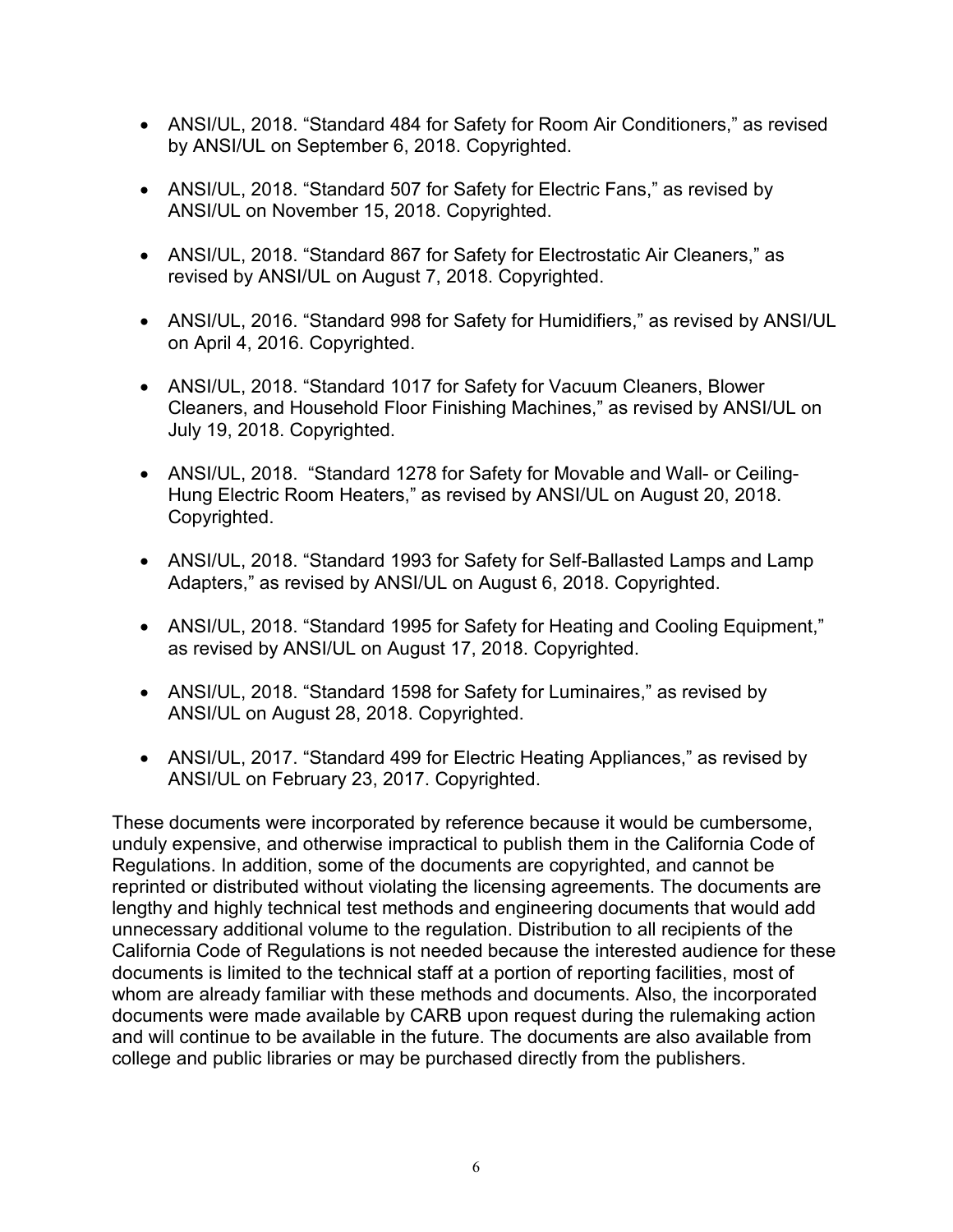# **IV. SUMMARY OF COMMENTS AND AGENCY RESPONSE**

 the December 12, 2019, public hearing notice. Two oral comments were presented at One written comment was received during the 45-day comment period in response to the Board Hearing, and two written comments were received during the subsequent 15 day comment period. Listed below are the organizations and individuals that provided comments during the 45-day comment period, at the Board Hearing, and during the subsequent comment period following issuance of the 15-day Notice on January 13, 2020. No comments were received during the second 15-day Notice period, which concluded on March 17, 2020.

#### **Written Comment Received During the 45-Day Comment Period. Oral Comment Presented at the Board Hearing, and Written Comments Received During the First 15-Day Comment Period**

| <b>Number</b> | <b>Commenter</b>                       | <b>Affiliation</b>                                              |
|---------------|----------------------------------------|-----------------------------------------------------------------|
|               | Michael Hudon (letter - 12/09/2019)    | <b>Intertek</b>                                                 |
| 2             | Messner, Kevin (oral - 12/12/2019)     | Association of Home<br><b>Appliance Manufacturers</b><br>(AHAM) |
| 3             | Barrett, Will (oral - 12/12/2019)      | <b>American Lung Association</b>                                |
| 4             | Engel, Aaron (letter - 1/21/2020)      |                                                                 |
| 5             | Willette, Chris (letter $-1/24/2020$ ) |                                                                 |

 that owner's or operations manuals for a device must state that replacement lamps must be UVGI or the device will no longer be CARB compliant, as it may produce  harmful ozone, is unclear and specific text required should be clarified. **[Hudon – 3] Comment 1:** Intertek comments that it is positioned to provide support to manufacturers of in-duct air cleaners with necessary testing. **[Hudon – 1]** With respect to the 240 nm wavelength exception, Intertek requests consideration of alignment with UL507, section 223.1 requirement that "lamps emitting ultraviolet radiation generating wavelengths less than 250 nm shall comply with the ozone test requirements of the UL867, Sections 40 and 41." **[Hudon – 2]** Also, the requirement

 the required ozone emissions testing for in-duct air cleaners in the near future. various wavelengths. The revised CARB requirement better accounts for the normal received from bulb manufacturers. CARB modified the definition of UVGI in section  no measurable ozone. **[Hudon – 2] Agency Response:** CARB accepts Intertek's statement that it will be able to provide **[Hudon – 1]** In regard to aligning ozone testing requirements for specific UV lamps with the UL507 test standard, CARB reviewed the UL requirement, and found that there are small but potentially significant differences, in part due to emissions at spread of emitted wavelengths from bulbs and is more consistent with comments 94801(38) to specify UV lamps that only emit light above 240 nm, which is the upper limit for ozone generation, and included the additional requirement that lamps emit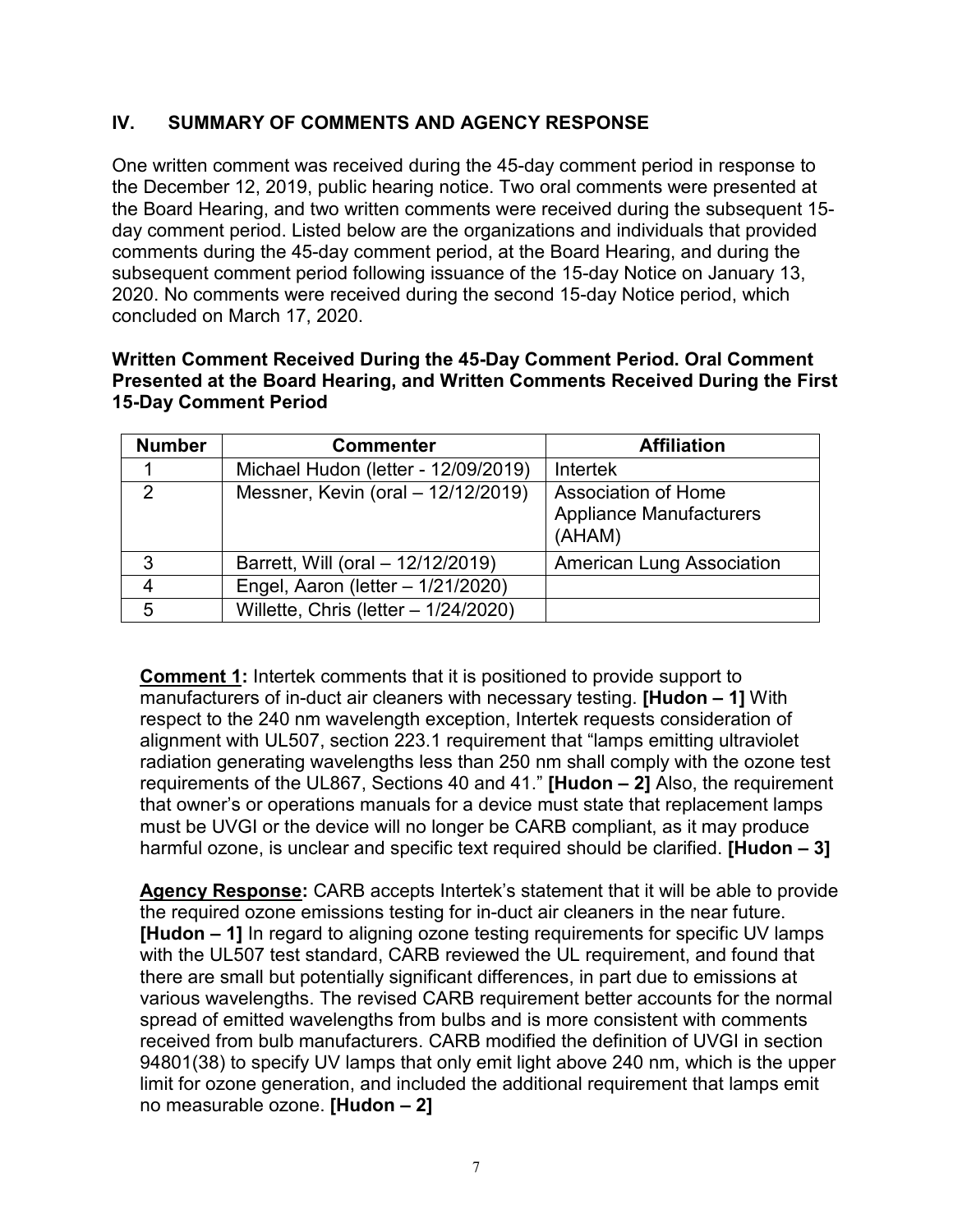operations manual must state that replacement lamp(s) must be UVGI, as defined in Section 94801(a)(38), or the device will no longer be CARB compliant, as it may portable air cleaners that use UVGI. Additionally, the clearest language for specific air cleaners may vary, so CARB will provide samples of text online that manufacturers can use in their manuals. **[Hudon – 3]**  Regarding the requirement for information on replacement bulbs in the manuals, CARB added language in Section 94804(b) clarifying which devices will require the specified replacement bulb language in their owner's and operations manuals. Originally, CARB added the requirement that "instructions in the owner's or produce harmful ozone". This provision was clarified by adding that it only applies to

 as outlined for the 15-day Notice. Indoor air quality is very important because portable indoor air cleaners. We have worked really well with CARB over the years.  **[Messner – 1] Comment 2:** AHAM supports the clarifications proposed for the amended regulation people spend most of their time indoors. AHAM represents manufacturers of

 the Board meeting and supported by AHAM have been made. **[Messner – 1] Agency Response:** Comment noted. The 15-day Notice modifications discussed at

 **[Barrett – 1] Comment 3:** The American Lung Association supports the amendments to the regulation, as we have supported the regulation over time.

**Agency Response:** Comment noted.

 By stating that only UVGI lamps emitting light with a spectral peak of 254 nm will be a conventional coated lamp, as stated in section 94801(38). LEDs also produce UV  **Comment 4:** The commenter suggests that section 94805 of the regulation does not state the UVGI lamps used in in-duct air cleaners are exempted from the ozone testing requirement. If they are exempted, it should be stated in that section. **[Engel – 1]** Also, the wavelengths of UV light that produce ozone are between 100-240 nm. exempted, it would unfairly exclude manufacturers that use other UV wavelengths that are not ozone emitting. The commenter suggested that the exemption definition be broadened to include all wavelengths of light except the 100-240 ozoneproducing wavelengths. The language also assumes that the only UV light source is light and are not coated, so the language should reflect any lighting source. **[Engel –** 

 other electronic air cleaning technology. Over the last 10 years, many UVC and **Agency Response:** In-duct air cleaning devices using UV lamps, including those that emit wavelengths of light considered UVC or UVGI, are subject to the ozone testing requirement in the amended regulation. The amended regulation provides an exemption from ozone testing for portable air cleaners with UVGI lamps, and no UVGI types of air cleaners have been CARB certified through submission of testing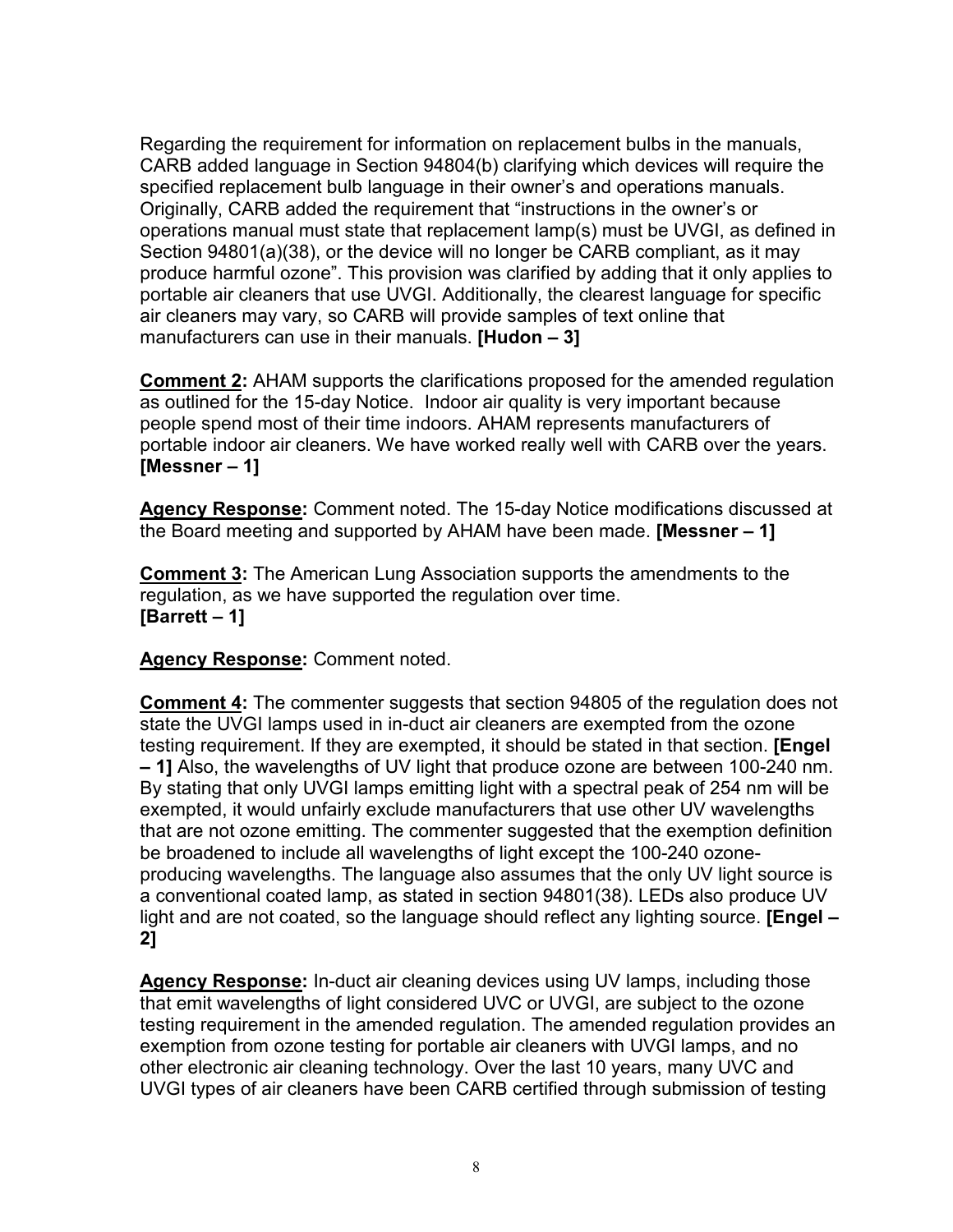in-duct systems using UVGI lamps is a new CARB requirement, their ozone emissions have not been documented by CARB as meeting the regulatory  fully known but can be greater than those from portable devices. **[Engel – 1]**  results that document no or very low ozone emissions. Because the certification of emissions limit of no more than 50 ppb ozone. Additionally, UV lamps used in in-duct systems can be larger and more variable in order to clean the larger quantities of air used in larger commercial and industrial systems, and their ozone emissions are not

 CARB recognizes that the proposed definition of "UVGI", in section 94801(38), was and have a spectral peak of 254 nm. We changed the definition to include UV light  measurable ozone. **[Engel – 2]**  overly narrow and exclusive by requiring that UV light be emitted from a coated lamp from a light source that only emits wavelengths greater than 240 nm and produces no measurable ozone, with the goal of including manufacturers of air cleaners using UV lamp(s) that emit light of higher wavelengths which also are known not to emit

 **Comment 5 (I):** The commenter states that the requirement for in-duct air cleaners be tested for ozone emissions is a financial burden on manufacturers. Many ozone UV lamps. This will put a burden on manufacturers who will ultimately pass those costs on to the consumer. It is my suggestion that in-duct ozone testing  requirements should be the same as for portable devices. **[Willette – 1]**  with UV systems that do not emit light in the 185-240 nm ozone generating realm to manufacturers of in-duct systems have different sized bulbs for their different systems, which could be overwhelming to test. The commenter believes it is puzzling that CARB is exempting portable air cleaners with non-ozone UV lamps from ozone testing, but in-duct units would require testing even though they use non-

 those that emit wavelengths of light considered UVC or UVGI, are subject to the provides an exemption from ozone testing for portable air cleaners with UVGI lamps, meeting the regulatory emissions limit of no more than 50 ppb ozone. Regarding the burden due to the need to test multiple in-duct devices, manufacturers of multiple air of only one ozone test report, if the devices meet the definition of belonging to a "model group." This reduces the financial impact on manufacturers of meeting the testing requirement. The estimated cost of an ozone emissions test is \$5,000, which **Agency Response to 5 (I):** In-duct air cleaning devices using UV lamps, including ozone testing requirement in the amended regulation. The amended regulation and no other electronic air cleaning technology, because, over the last 10 years, many of these types of air cleaners have been CARB certified through submission of testing results that document no or very low ozone emissions. The certification of induct systems using UVGI lamps is a new CARB requirement and documentation of their ozone emissions have not been previously reviewed or approved by CARB as cleaning devices are able, in many cases, to certify multiple air cleaners on the basis is a one-time cost because future re-testing of a device is not required unless the device is altered. **[Willette – 1]**